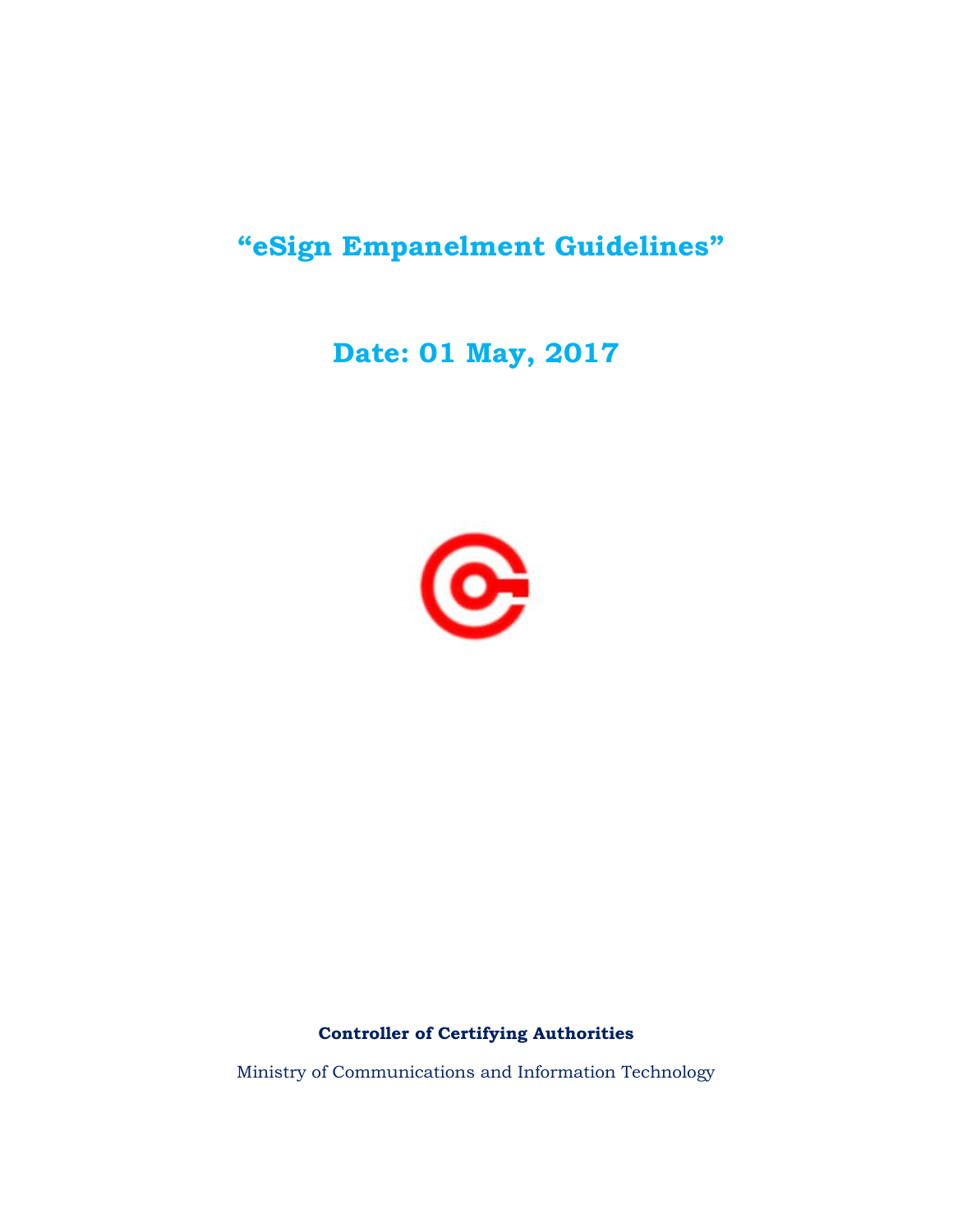## **1. About eSign**

The IT Act provides for the Controller of Certifying Authorities (CCA) to license and regulate the working of Certifying Authorities. The Certifying Authorities (CAs) issue digital signature certificates for electronic authentication of users.

For creating electronic signatures, the signer is required to obtain a Digital Signature Certificate (DSC) from a Certifying Authority (CA) licensed by the Controller of Certifying Authorities (CCA) under the Information Technology (IT) Act, 2000. Before a CA issues a DSC, the identity and address of the signer must be verified. The private key used for creating the electronic signature is stored in hardware cryptographic token which is secured with a password/pin. This current scheme of in-person physical presence, paper document based identity & address verification and issuance of hardware cryptographic tokens does not scale to a billion people. For offering fully paperless citizen services, mass adoption of digital signature is necessary. A simple to use online service is required to allow everyone to have the ability to digitally sign electronic documents.

eSign facilitates digitally signing a document by an eSign User using an Online Service. eSign is designed for applying Digital Signature based on digitally signed response received from e-KYC service. This is an integrated service which facilitates issuing a Digital Signature Certificate and performing Signing of requested data by eSign user.



<sup>\*</sup>OTP - One Time Pin

The Government has introduced Electronic Signature or Electronic Authentication Technique and Procedure Rules, 2015 in which the technique known as "eauthentication technique using e-KYC services" has been mentioned for facilitating the eSign Service.

*For more information, please visit - <http://www.cca.gov.in/cca/?q=eSign.html>*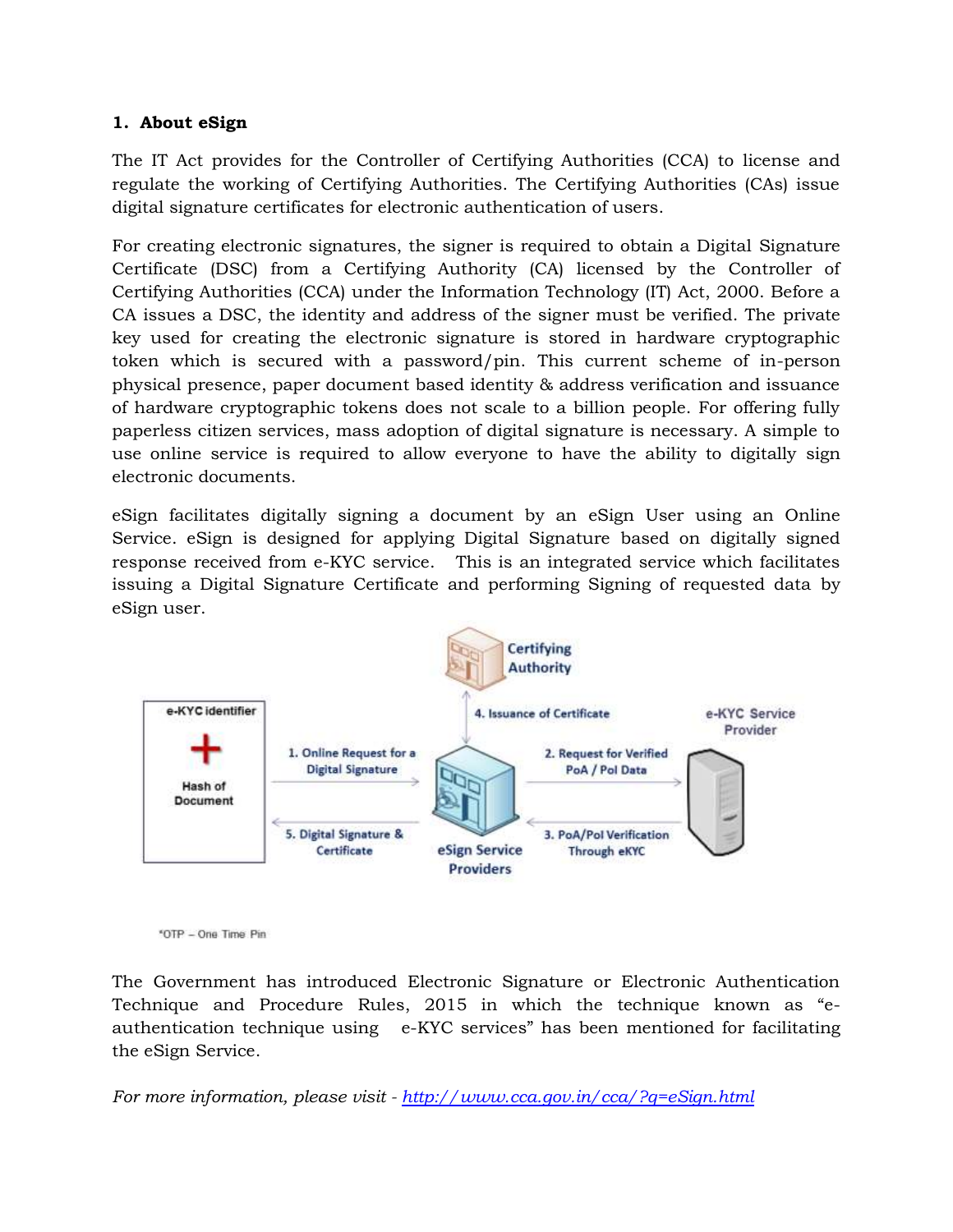## **2. eSign Model**

The proposed eSign work flow is as follows:



The office of CCA might make modifications regarding eSign services from time to time. Information about the same will be available at –

*<http://www.cca.gov.in/cca/?q=eSign.html>*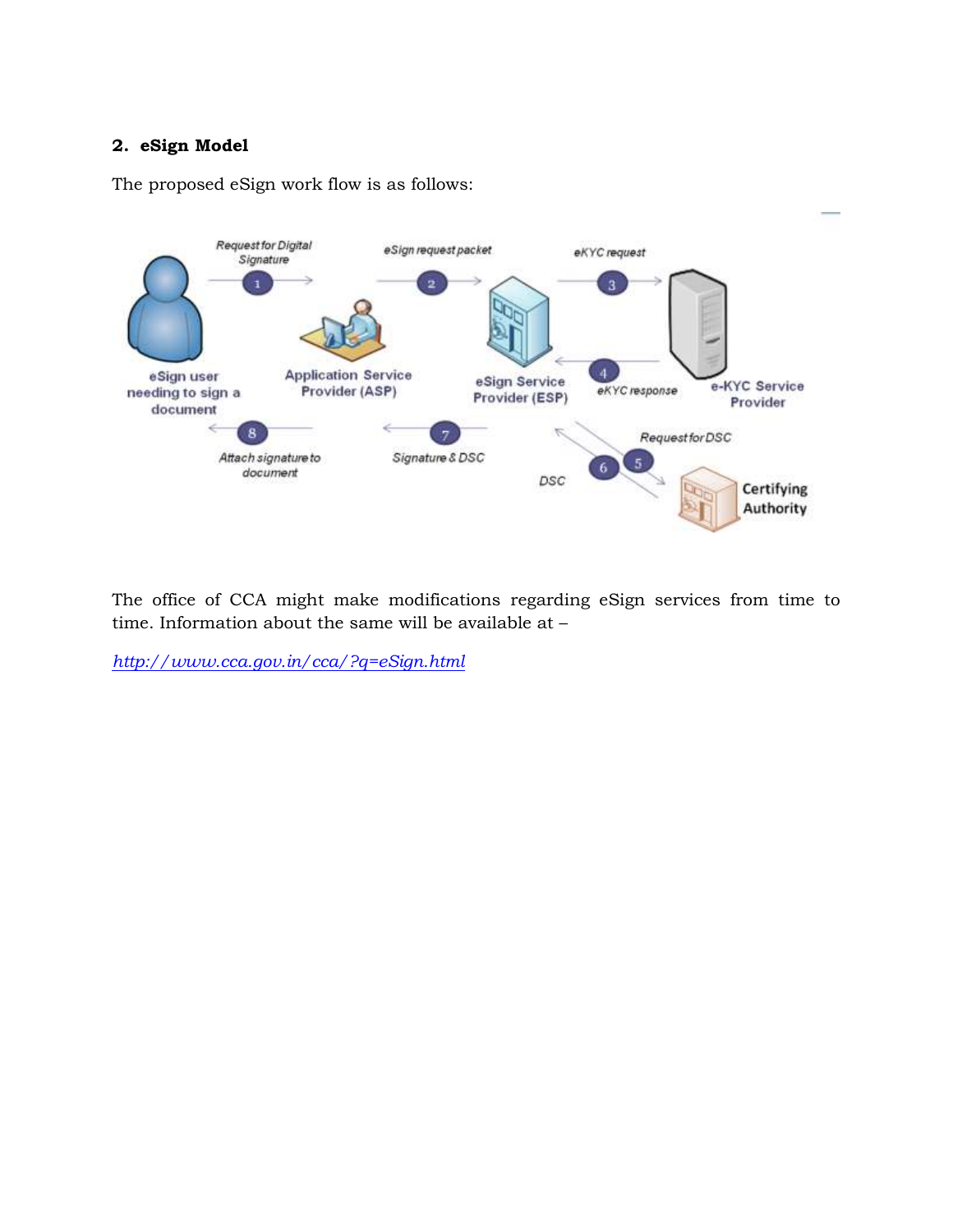## **3. Objective**

To facilitate and promote eSign services, Office of CCA empanel eSign service providers who meet the technical criteria as prescribed. The empanelment will enable ASPs to avail eSign services from the list of empanelled eSign service providers (ESPs). The price for eSign services may then be mutually discussed between ASP and eSign service provider.

## **4. Proposed Services to be provided by empanelled ESP**

The proposed scope of services by the empanelled eSign Service Provider (ESP) would be to provide eSign services to ASP as per the model/ flow/ process defined by the office of CCA. It can include the following points listed below:

- Design, implement and provide complete eSign services
- Assist/ integrate the eSign services with ASP's application
- Comply with the CCA guidelines for Certifying Authorities and eSign Service Provider

## **5. Eligibility Criteria**

The agency applying for eSign service provider empanelment should conform to the following criteria:

- Be an existing licensed Certifying Authority (CA) operating under the Information Technology Act, 2000
- Have ac access to eKYC Service response
- Carry out successful audit of the eSign services proposed to be offered by CA

The agencies applying to be empanelled as eSign Service Provider need to be audited by CCA empanelled auditor, only after which they can be empanelled.

*Please refer to the e-Authentication guidelines on the basic audit parameters: <http://www.cca.gov.in/cca/sites/default/files/files/e-AuthenticationGuidelines.pdf>*

The agencies satisfies the eligibility criteria as mentioned in this document, will be empanelled subject to satisfying the necessary requirements and following due process.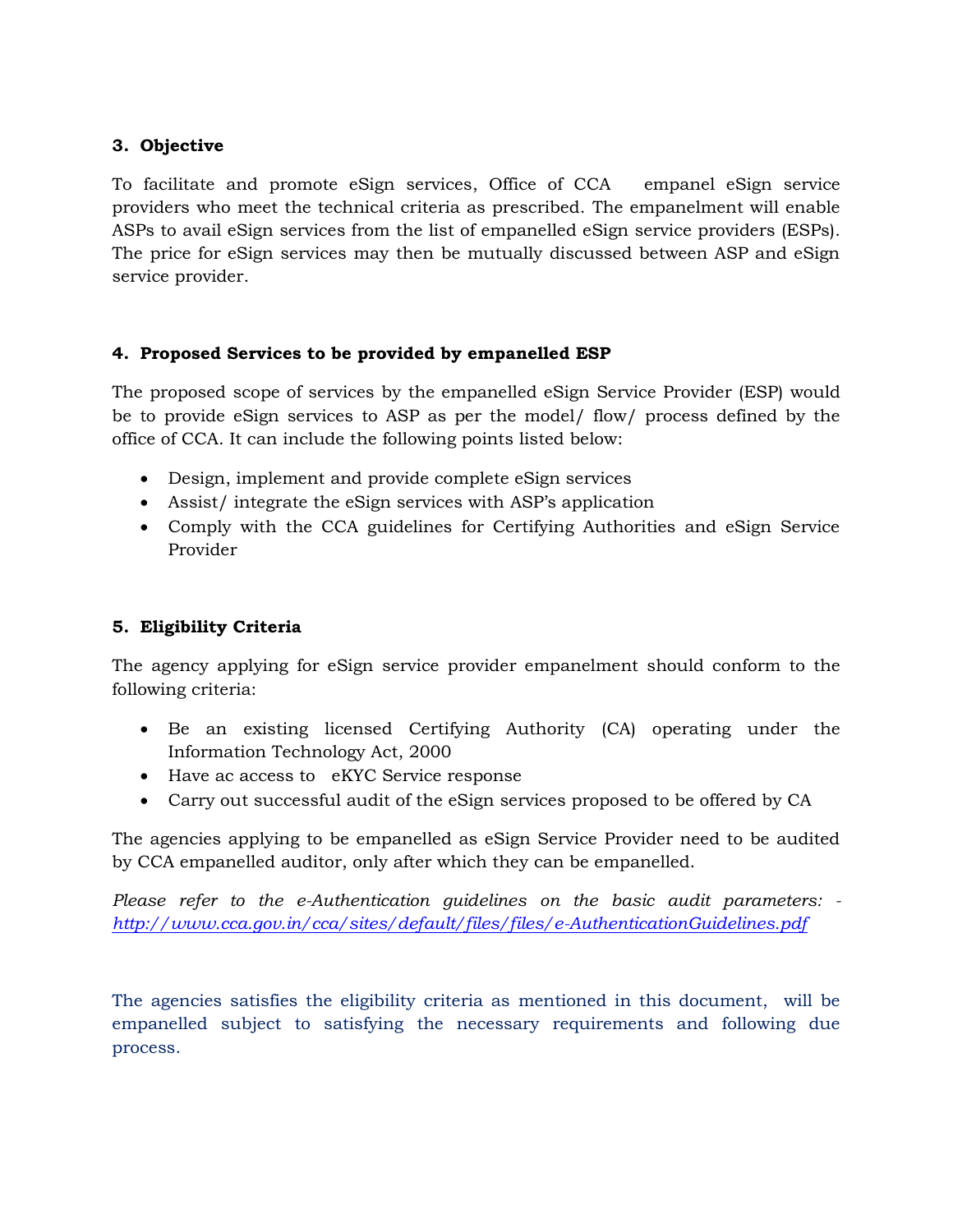#### **6. Duration of Empanelment**

The interested agencies which send in their applications and satisfy all the criteria as mentioned in this document shall be empanelled for providing eSign services. The empanelment will continue as long as the eligibility criteria are met.

#### **7. Submission of the Application**

The application shall be submitted in a single sealed envelope, marked "Technical empanelment of eSign Service Providers" and shall include the documents mentioned in the Annexure 1 & 2 of this document. The envelope shall be addressed to:

> **The Controller Room No. 4005 Office of Controller of Certifying Authorities Ministry of Communications and Information Technology Electronics Niketan 6, CGO Complex New Delhi - 110003**

## **8. Evaluation of Applications**

The applications will be evaluated by the office of CCA as per the criteria mentioned in this document. The applicants will have to go through an audit process by CCA empanelled auditors for evaluation purposes. On successful completion of the audit, whereby the agency satisfies all the necessary requirements, it would be empanelled as an eSign service provider by the CCA.

## **9. CCA's Right to accept any application and to reject any or all applications**

Notwithstanding anything else contained to contrary in this Document, CCA reserves the right to accept or reject any Application or to annul the process fully or partially or modifying the same and to reject all Applications at any time prior to the empanelment, without incurring any liabilities in this regard.

#### **10. Terms and Conditions**

 An eSign Service Provider (ESP) may be removed from the list of empaneled agencies on failure to provide service in accordance with the guidelines issued by Controller.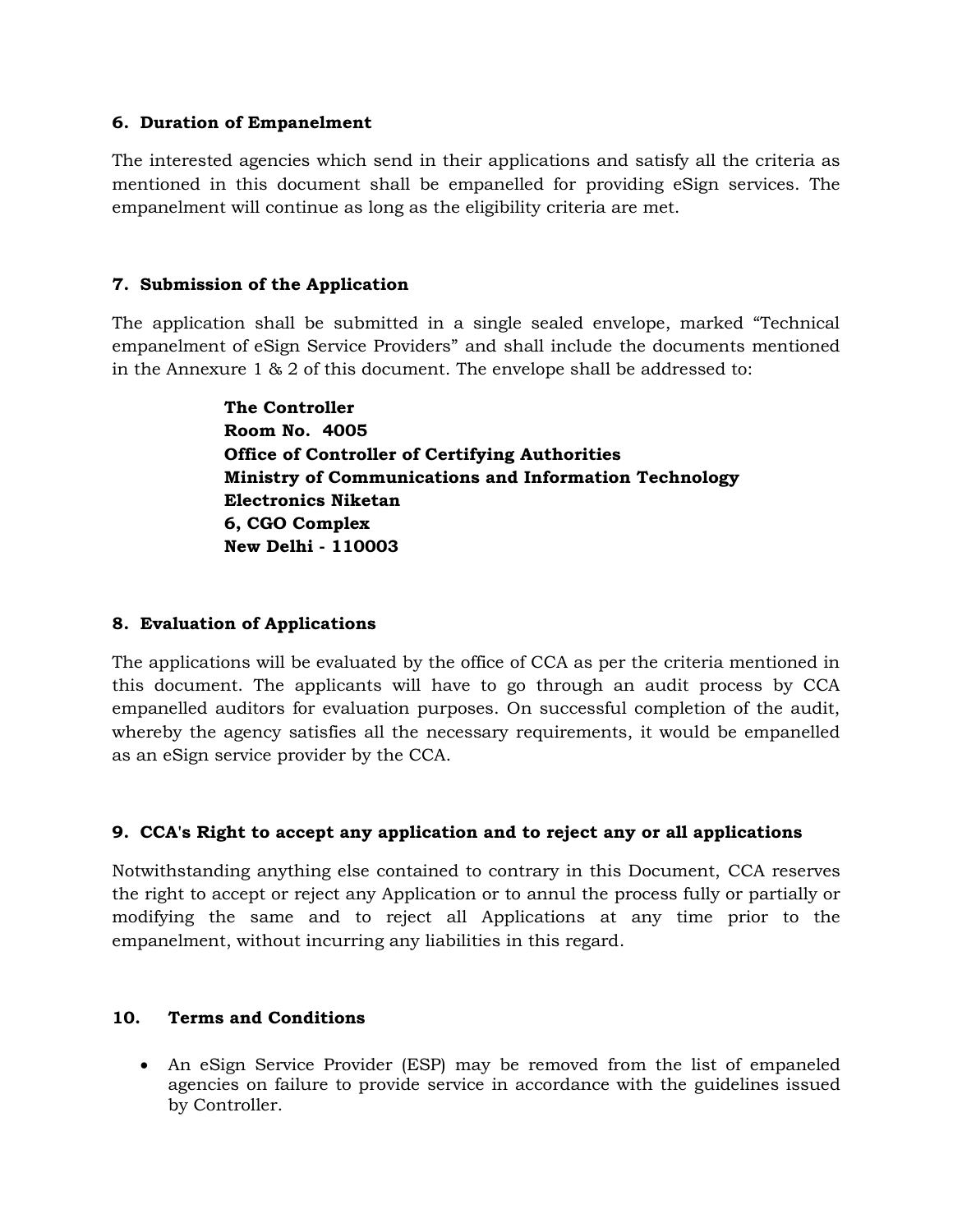Office is CCA is only responsible for technically empanelling the ESPs and shall not be responsible for any matters related to the business transactions between ASP and ESP. Any such matter, if arises, shall be dealt by the two parties mutually as per the agreement signed between them.

\*\*\*\*\*\*\*\*\*\*\*\*\*\*\*\*\*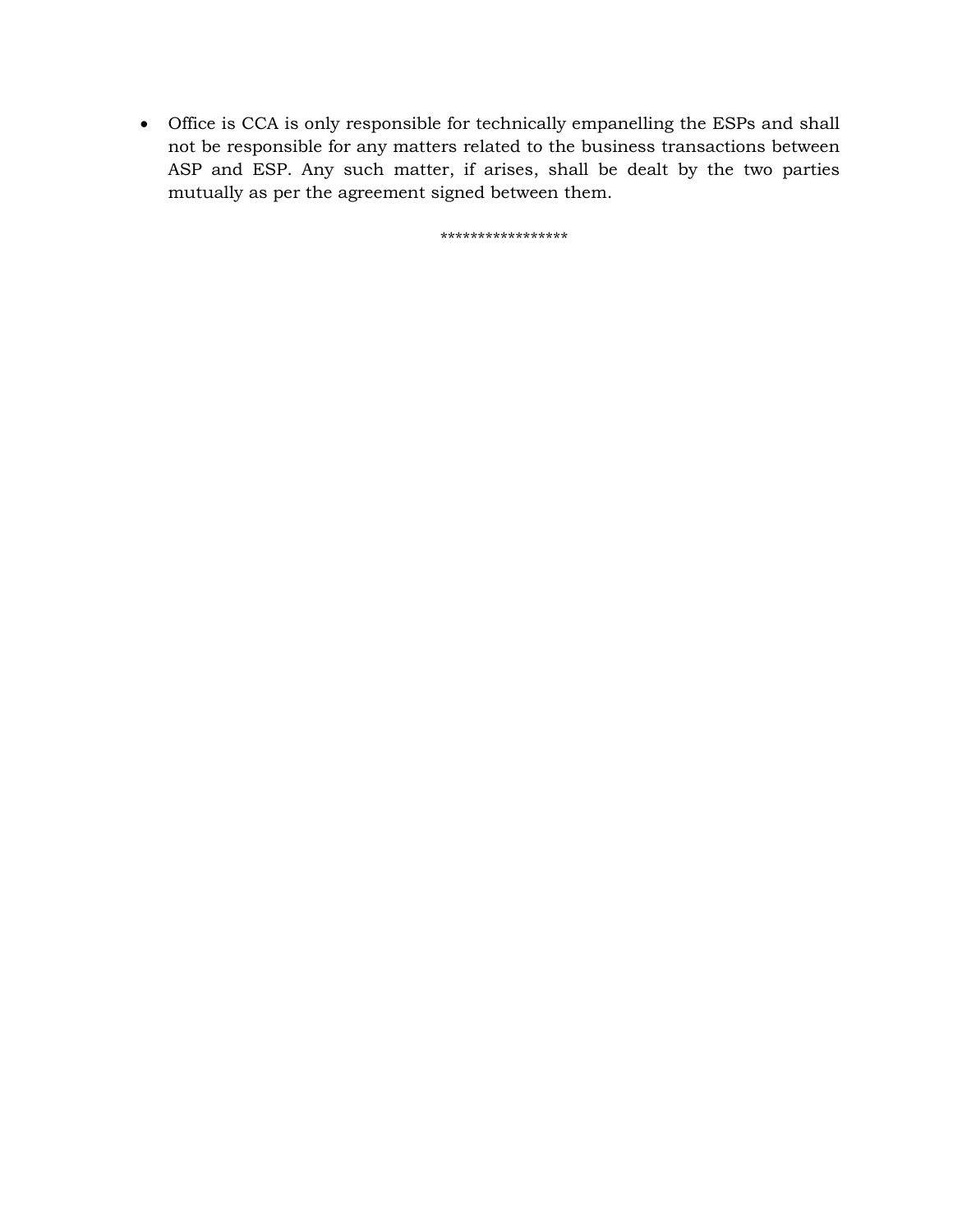#### **Annexure – Documents to be sent for making an Application**

#### **Annexure 1 – Cover Letter**

(To be submitted on the letterhead of the applicant agency)

**The Controller Office of Controller of Certifying Authorities Ministry of Communications and Information Technology Electronics Niketan 6, CGO Complex New Delhi - 110003**

**Subject**: Technical empanelment of eSign Service Provider to provide eSign related services to Application Service Providers

Sir/ Ma'am,

We, the undersigned applicant agency, have read and examined in detail the entire subject document in respect for technical empanelment of eSign Service Provider to provide eSign related services to Application Service Providers.

We hereby declare that our application is made in good faith, and the information contained in this application is true and correct to the best of our knowledge and belief. We also declare that the services which we will be providing will be in accordance with the IT Act, Rules, Regulations and guidelines issued by the Office of CCA from time to time.

We understand that our application is binding on us and that you are not bound to accept the application you receive.

Thanking you,

Yours faithfully,

(Signature of applicant agency authorized representative)

Printed Name & Designation

| Date:             |  |
|-------------------|--|
| Place:            |  |
| Business Address: |  |